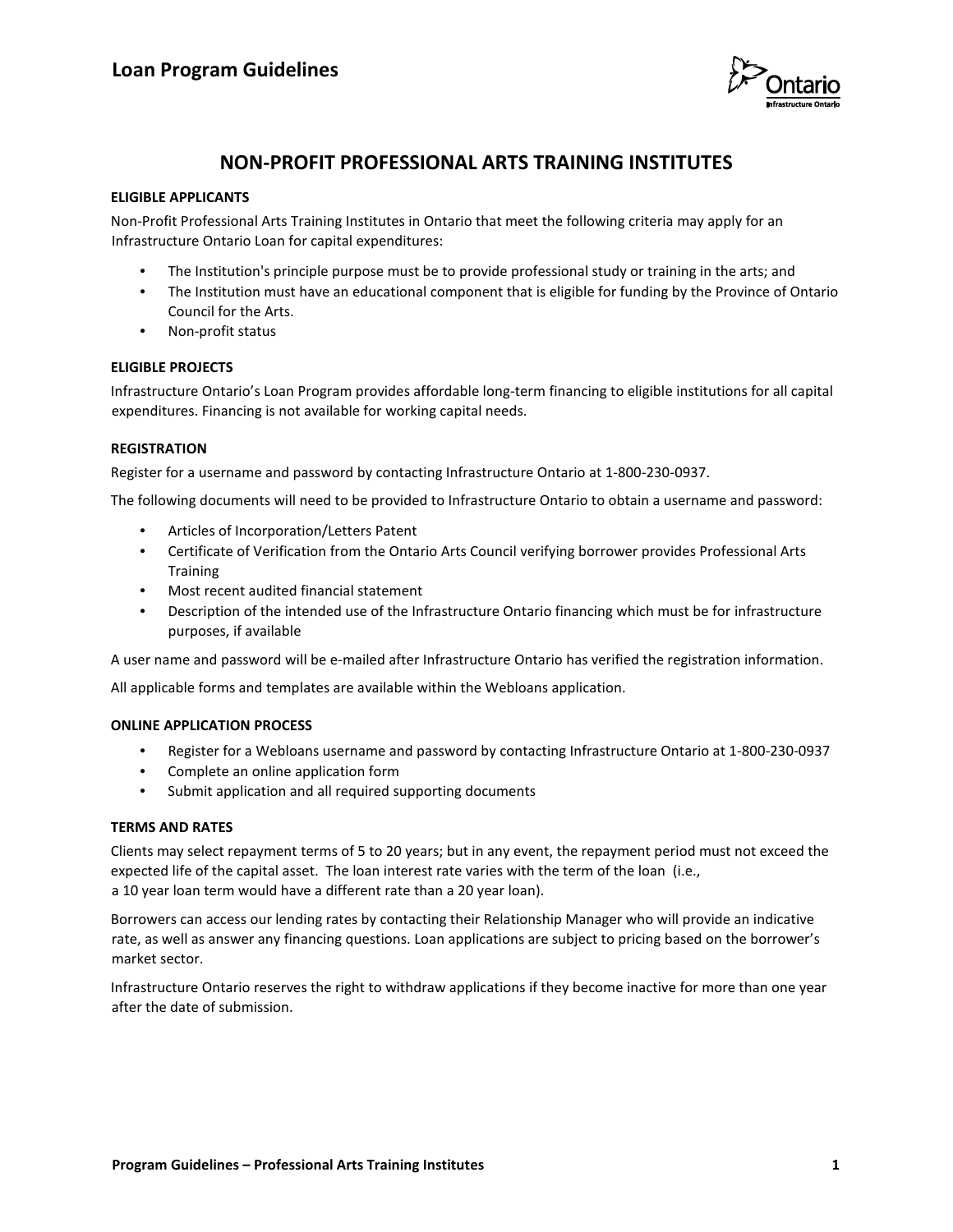

## **LEGAL AND CREDIT REVIEW**

Once the application is complete and has been submitted, Infrastructure Ontario will undertake a legal and credit review. Infrastructure Ontario relies on data obtained from financial statements and other materials provided as part of the application process to complete the reviews.

A legal review is conducted to ensure that the borrower has the requisite authority to borrow from Infrastructure Ontario. Any pending, existing or threatening litigation that may impair the borrower's ability to meet its debt obligations is also reviewed.

A credit review assesses each borrower's ability to repay the loan. More specifically, the Borrower will need to provide a business case which addresses risks under the following headings:

- Project construction
- Past and future financial performance
- Management and governance
- Sustainability of the business model
- Legal structure and security
- Other encumbrances and environmental risks

Once the reviews are complete and approved, applicants will be notified.

#### **FINANCING AGREEMENT**

After the Legal and Credit review have been completed, a Financing Agreement will be drafted by Infrastructure Ontario for review and execution by both parties.

After the Financing Agreement has been executed and expenditures have been incurred, a short-term advance may be requested. Or, if the project is substantially complete, clients may wish to begin the long-term financing process. Amounts taken as short-term advances are typically converted to a long-term promissory note upon completion of the project.

#### **TYPES OF FINANCING**

#### *Long-Term Financing*

The client shall issue a long-term promissory note to Infrastructure Ontario for up to the approved amount of the loan as per the Financing Agreement on an agreed upon date. The promissory note specifies when principal and interest payments are due. The interest rate is fixed for the committed term of the loan. Long-term financing conversions will close on the 1st and 15th of every month.

Infrastructure Ontario offers both amortizing and serial long-term financing options to clients. With amortizing promissory notes borrowers pay equal amounts of blended principal and interest on each payment date. Alternately, with serial promissory notes promissory notes borrowers pay equal amounts of principal on each payment date and interest is calculated on the declining balance.

#### *Short-Term or Construction Financing*

Short-term (construction) financing is available to clients during the construction period of an approved project based on incurred costs. Interest is calculated and payable monthly on the 1<sup>st</sup> day of each month based on the applicable short-term rates. Short-term advances are processed on the  $1<sup>st</sup>$  and  $15<sup>th</sup>$  of every month and Infrastructure Ontario requires five business days notice to process a payment.

**Note:** Proceeds of the loan are advanced after a Financing Agreement has been executed and expenditures have been incurred.